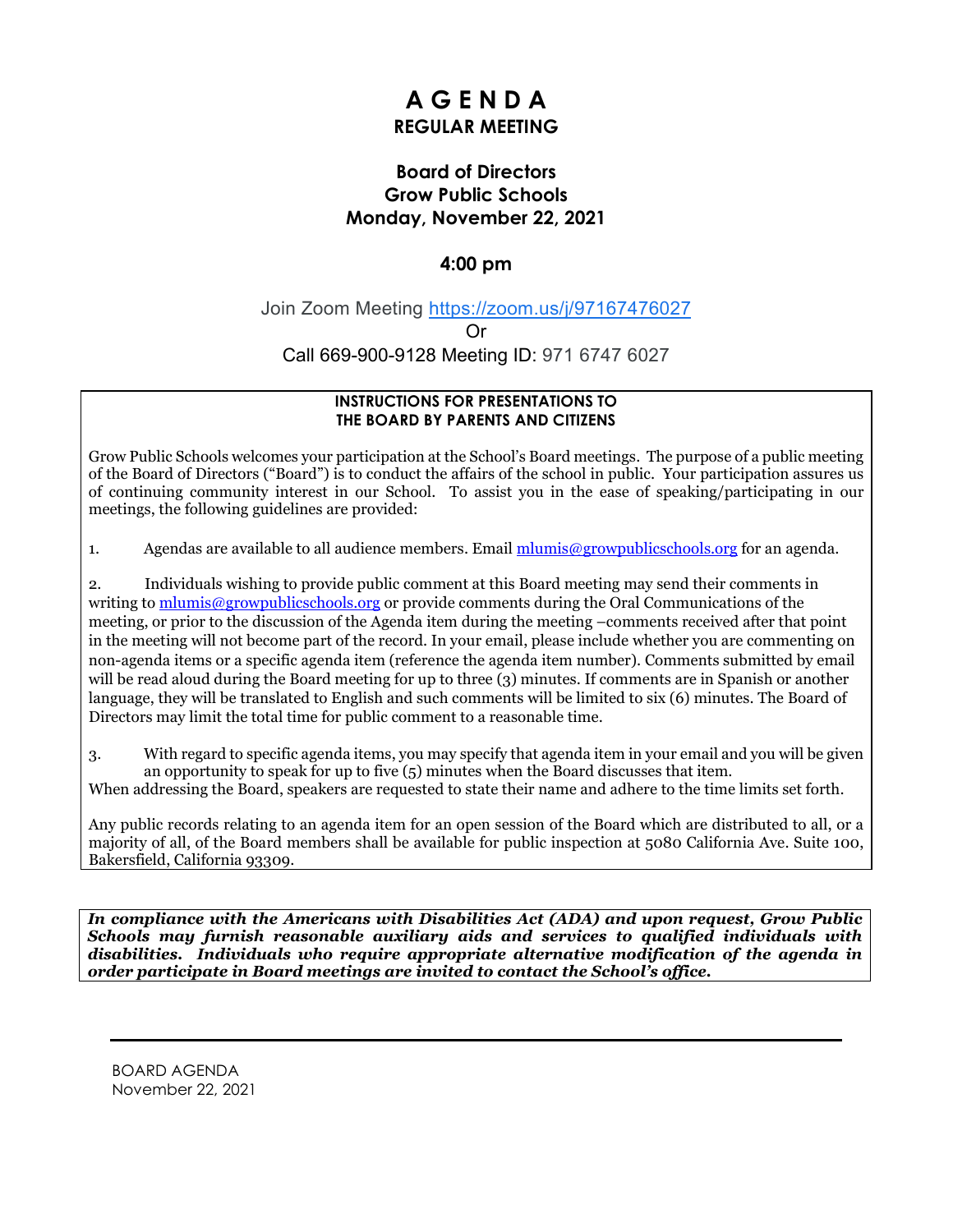# **I. PRELIMINARY**

*A. CALL TO ORDER*

Meeting was called to order by the Board President at

- *B. ROLL CALL* Present Absent Mr. Tom Mestmaker **\_\_\_\_\_\_ \_\_\_\_\_\_** Mr. Matt Look **\_\_\_\_\_\_ \_\_\_\_\_\_** Mr. Ernie Unruh **\_\_\_\_\_\_ \_\_\_\_\_\_** Mr. Manuel Pantoja **\_\_\_\_\_\_ \_\_\_\_\_\_** Dr. Jean Fuller \_\_\_\_\_\_\_ \_\_\_\_\_\_\_
- *C. FLAG SALUTE*
- *D. APPROVAL OF RENEWAL AB 361 BOARD FINDING - MUST BE READ AND VOTED AT EACH TELECONFERENCE BOARD MEETING OR EVERY 30 DAYS*

*"*The Board has reconsidered the circumstances of the State of the Emergency; and the State of Emergency continues to directly impact the ability of members to meet safely in person and state and local officials continue to impose or recommend measures to promote social distancing."

Motion: Second: \_\_\_\_\_\_\_\_

*E. ANNOUNCEMENTS* Accept reappointment of Matt Look by the Star Parents of Grimmway Academy (SPGA), for a one-year term, serving as the parent representative on the Grow Public Schools Board of Directors.

*APPROVAL OF MINUTES: BOARD MEETING of September 27, 2021*

Motion: Second: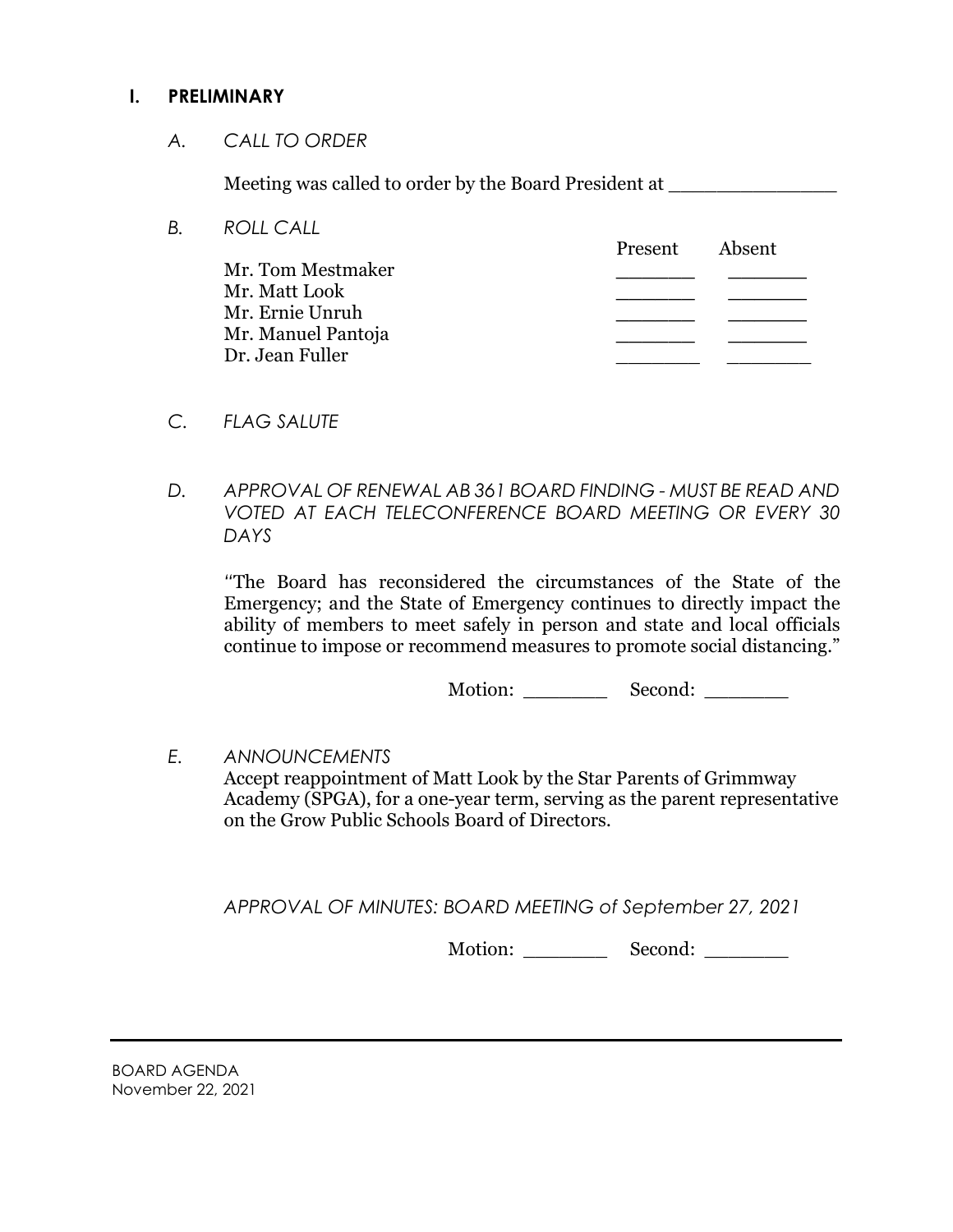# **II. COMMUNICATIONS**

- A. *ORAL COMMUNICATIONS:* Non-agenda items: no individual presentation shall be for more than three (3) minutes and the total time for this purpose shall not exceed fifteen (15) minutes. Ordinarily, Board members will not respond to presentations and no action can be taken. However, the Board may give direction to staff following a presentation.
- B. For Information: Grow Public Schools Leadership Report
	- 1. Chief Executive Officer
	- 2. Chief Operating Officer
	- 3. Chief Academic Officer
	- 4. Principal Grow Academy Arvin
	- 5. Principal Grow Academy Shafter
- C. For Information: Grow Academy Staff Report
- D. For Information: Grow Academy Parent Report
- E. Dylan Wilson Grimm Family Education Foundation MOU
- F. October Fiscal Report

# **III. ITEMS SCHEDULED FOR ACTION REFERENCE**

1. Approval of Purchase Orders & Warrants & Credit Card III-A.1 Registers for October 2021 It is recommended that the Board approve Motion: Action: Agenda Item III-A.1. Second: Vote:

2. Approval of Amended Fiscal Policies & Procedures III-A.2

Fiscal Policies and Procedures are designed to provide a framework for financial actions and to reduce organizational risk through mandating compliance.

| It is recommended that the Board approve | Motion: | Action: |
|------------------------------------------|---------|---------|
| Agenda Item III-A.2.                     | Second: | Vote:   |